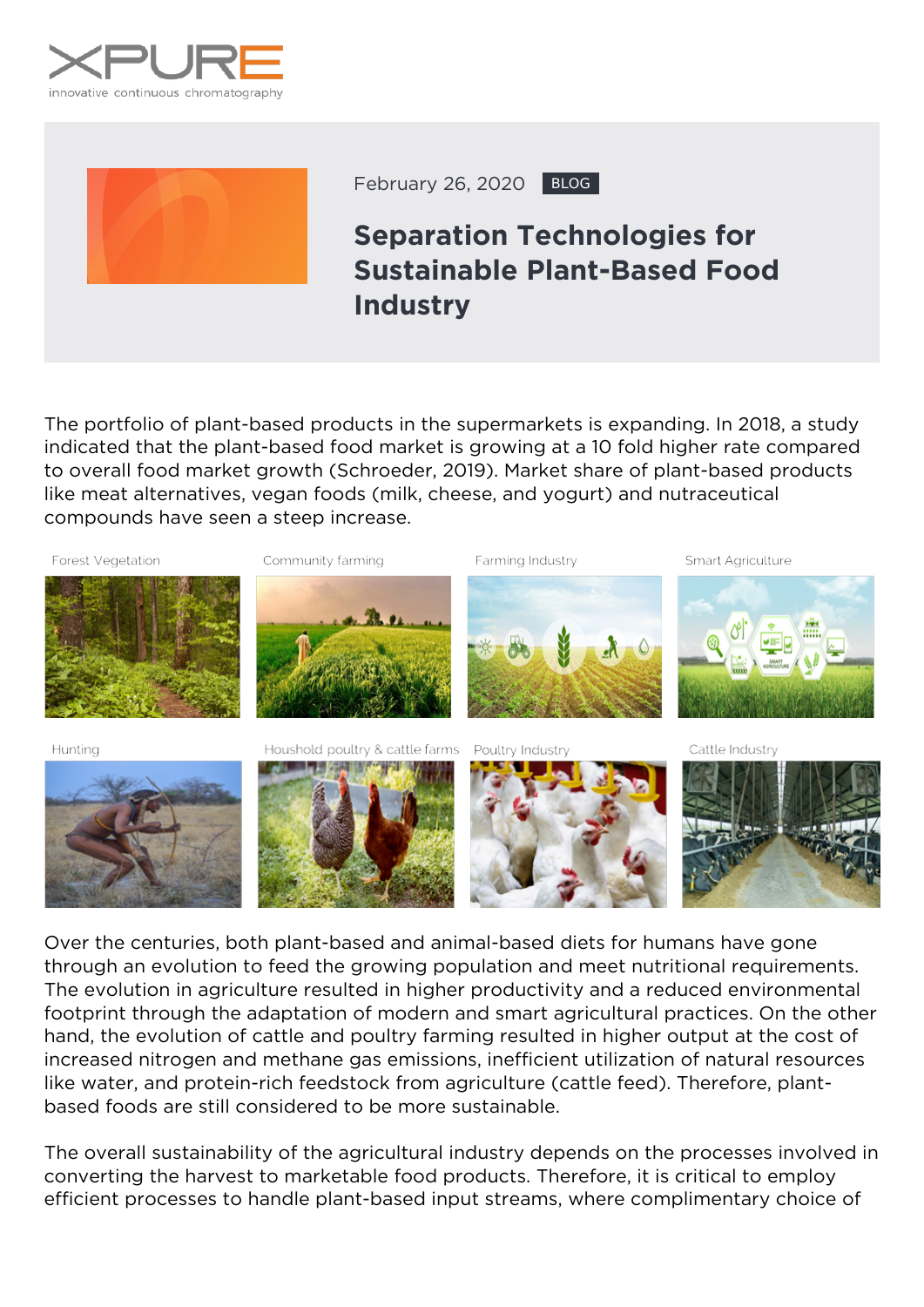feedstock and process technologies defines techno-economic feasibility. In this blog, we provide an overview of how traditional versus highly-selective separation techniques in plant protein purification can influence the outcome with respect to selectivity, operability, scalability, OPEX, and CAPEX. Evaluation basis is:

**Selectivity:** Degree of freedom to optimize the operating window for high separation efficiency.

**Operability:** Number of critical process parameters to be monitored and controlled.

**Scalability:** Number of scale-limiting factors.

**OPEX:** Raw material, utilities, and energy consumption.

**CAPEX:** Capital investment and technology lifetime.

**Traditional Separation Technologies:**

| <b>Process</b><br><b>Technology</b> | <b>Selectivity</b> | <b>Operability</b> | <b>Scalability</b> | <b>OPEX</b> | <b>CAPEX</b>    |
|-------------------------------------|--------------------|--------------------|--------------------|-------------|-----------------|
| Extraction                          | Good               | Average            | Good               | High        | Medium-<br>high |
| Precipitation                       | Good               | Good               | Good               | Medium      | Medium          |
| Solid-liquid<br>separation          | Average            | Good               | Very good          | Medium      | Medium          |
| Neutralizati<br>on.                 | Poor               | Very good          | Very good          | Low         | Low             |
| Drying                              | Poor               | Very good          | Good               | High        | High            |

In the case of the above-mentioned traditional technologies for plant protein purification, selectivity is one of the major concerns because these technologies employ only one separation principle. Even though extraction and precipitation exhibit better selectivity due to the higher degree of freedom to use optimum solvents and precipitating agents, they are often not sufficient enough to handle complex plant-based feed streams with a number of off-flavor compounds and other impurities. Therefore, in this scenario, often the process selectivity becomes a bottleneck to achieve desired product quality.

## **Separation Technologies with High Selectivity:**

| <b>Process T Selectivit   Operabili   Scalabilit</b><br>echnolog | tv   |                     | <b>OPEX</b> | <b>CAPEX</b> |
|------------------------------------------------------------------|------|---------------------|-------------|--------------|
| Adsorpti   Excellent                                             | Good | Excellent   Medium- |             | Medium-      |